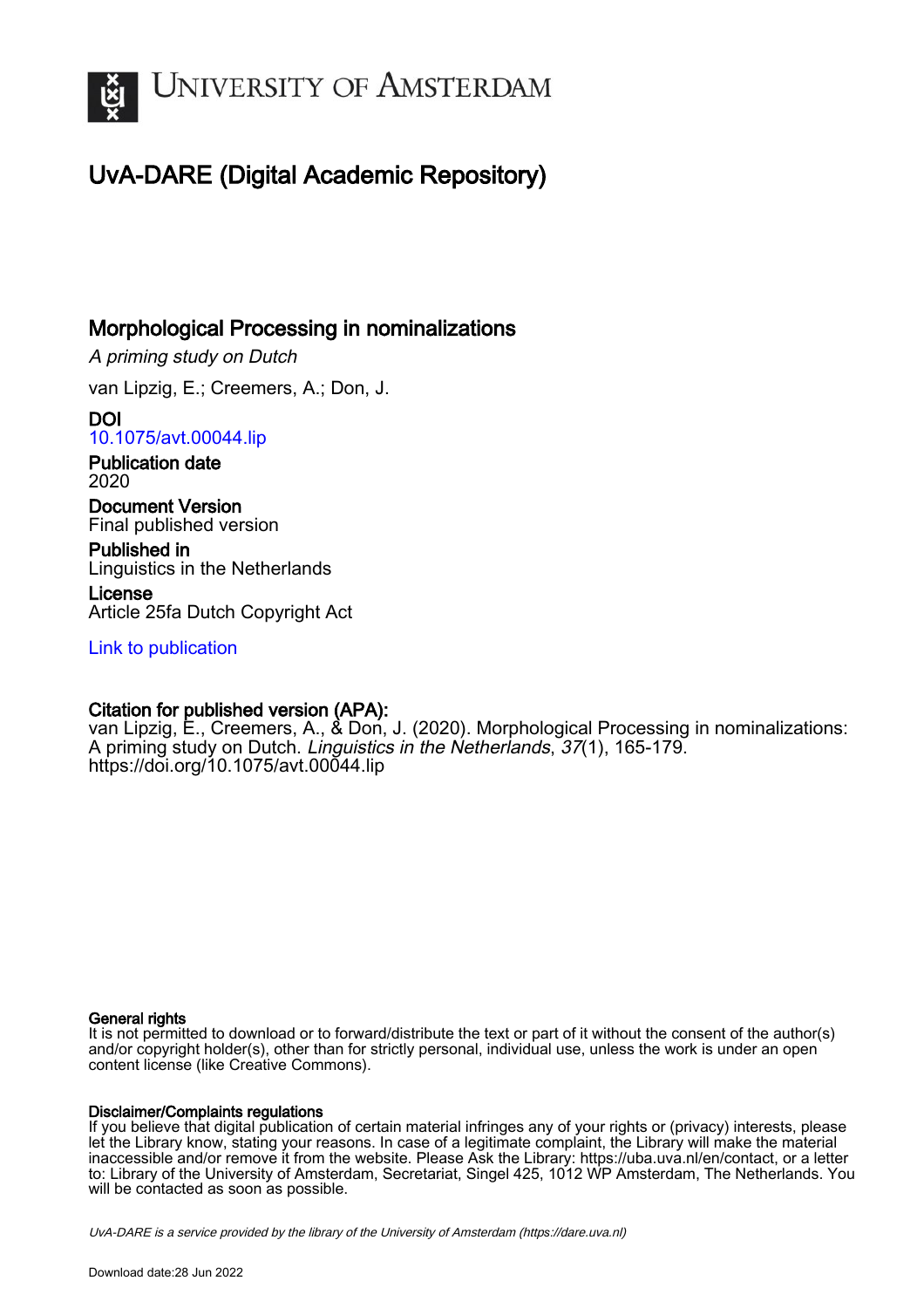# **Morphological processing in nominalizations**

## A priming study on Dutch

Emma van Lipzig<sup>1</sup>, Ava Creemers<sup>2,3</sup> & Jan Don<sup>1</sup>  $^{\rm 1}$ Universiteit van Amsterdam  $\vert$   $^{\rm 2}$  University of Pennsylvania  $\vert$   $^{\rm 3}$  Max Planck Institute for Psycholinguistics

A major debate in psycholinguistics concerns the representation of morphological structure in the mental lexicon. We report the results of an auditory primed lexical decision experiment in which we tested whether verbs prime their nominalizations in Dutch. We find morphological priming effects with regular nominalizations (*schorsen* 'suspend' → *schorsing* 'suspension') as well as with irregular nominalizations (*schieten* 'shoot' → *schot* 'shot'). On this basis, we claim that, despite the lack of phonological identity between stem and derivation in the case of irregular nominalizations, the morphological relation between the two forms, suffices to evoke a priming effect. However, an alternative explanation, according to which the semantic relation in combination with the phonological overlap accounts for the priming effect, cannot be excluded.

**Keywords:** morphological processing, nominalizations, stem allomorphy, priming

#### **1. Introduction**

A long-standing debate concerns the role of morphological structure and whether listeners use morphological decomposition in regular and irregular nominalizations during spoken word recognition. While some claim that there is no role for morphology during the processing of 'complex' words, i.e. that all words are stored as whole-word forms (e.g. [Manelis & Tharp 1977;](#page-14-0) [Norris & McQueen](#page-14-1) [2008\)](#page-14-1), others argue that listeners decompose complex words into their morphological constituents during word recognition (e.g. [Fruchter & Marantz 2015](#page-14-2); [Taft](#page-15-0) [2004](#page-15-0); [Taft & Forster 1975\)](#page-15-1). Yet others argue for an intermediate position, in which a distinction is made between regular cases, which are presumably dealt with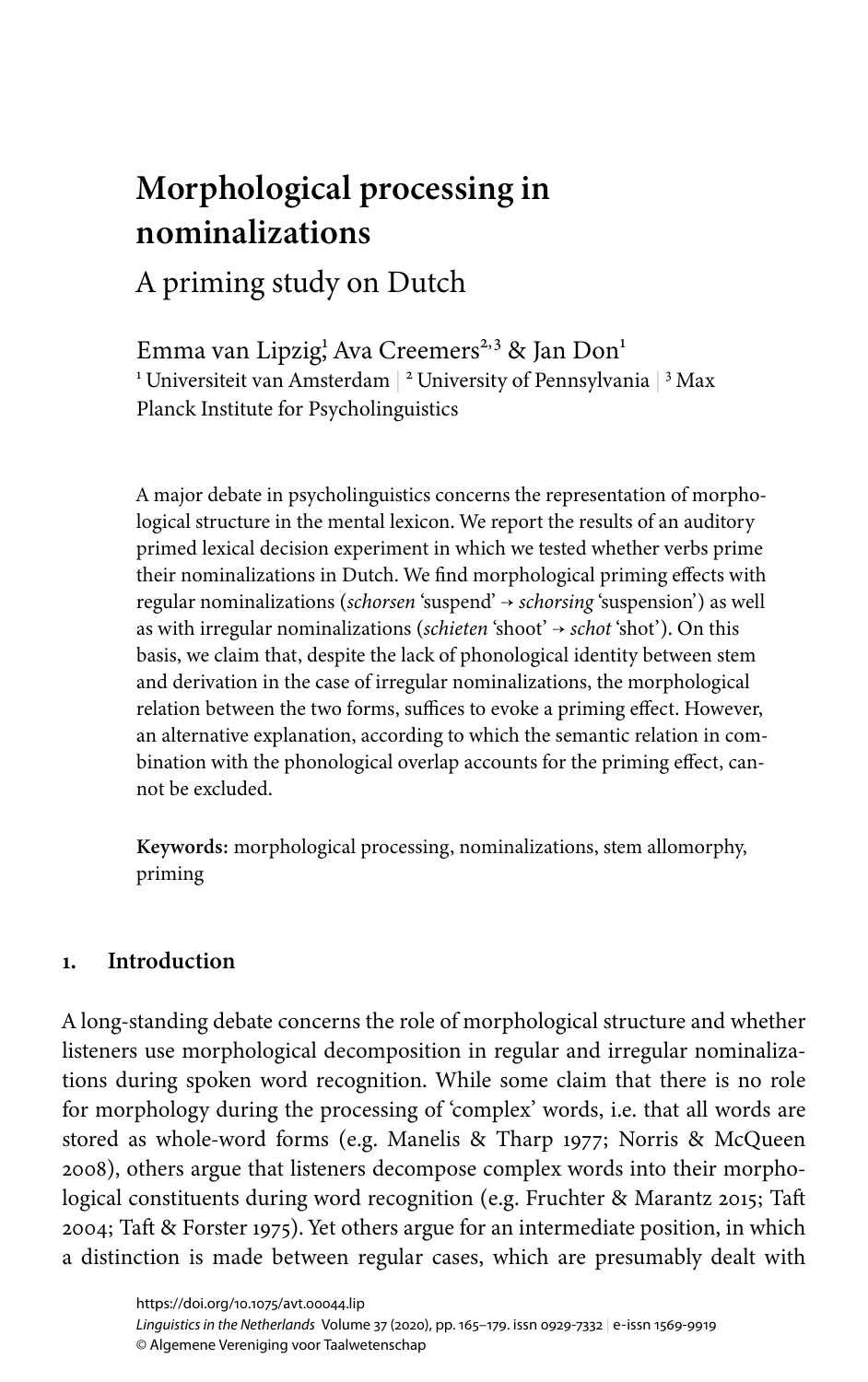by decomposition, and irregular cases, which rely on storage (e.g. [Bertram et](#page-13-0) al. [2000;](#page-13-0) [Frauenfelder & Schreuder 1992;](#page-14-3) [Pinker & Ullman 2002](#page-14-4)). Furthermore, there are theories of morphology that store the complex forms with their morphological structure (e.g. [Bybee 1995,](#page-13-1) [Booij 2010](#page-13-2)).

Much of the empirical foundation of this debate rests on behavioral experimentation, more in particular, on priming experiments (for an overview, see [Crepaldi et](#page-13-3) al. 2010). However, there is no consensus on whether complex words are processed as morphologically complex or are lexically listed. In an attempt to find new ways to examine the issue, behavioral experimentation has been complemented by neuropsychological approaches (e.g. [Labbé Grunberg 2020;](#page-14-5) [Morris &](#page-14-6) [Stockall 2012](#page-14-6); [Stockall & Marantz 2006](#page-15-3)). In this paper, we contribute to the ongoing discussion by investigating regular and irregular nominalizations in Dutch and report the results of an auditory priming experiment. Sticking to a purely behavioral priming method, we extend the empirical testing ground in two ways. First, our empirical domain is formed by nominalizations rather than the past tense, exchanging inflectional for derivational morphology. Second, while previous studies have mostly focused on the visual processing of complex words, we examine spoken-word processing (following a recent line of work; see [Wilder](#page-15-4) et [al. 2019](#page-15-4) for discussion).

#### **2. Nominalization in Dutch**

Dutch verbs can be nominalized in different ways. First, there are several nominalizing suffixes, as illustrated in [\(1\)](#page-2-0):

<span id="page-2-0"></span>

| $(1)$ verb | nominalization                                  |
|------------|-------------------------------------------------|
|            | beheers 'control' beheers-ing 'control'         |
|            | <i>crem-eer 'cremate' crem-atie 'cremation'</i> |
| zaag 'saw' | zaag-sel 'sawdust'                              |

Some of these suffixes are productive, whereas others cannot be extended to any new stems. The suffix -*ing* is highly productive: it can be found after numerous verbs, and adding -*ing* to a nonce stem makes the stem a verb. The suffix -*atie* is only used to nominalize verbs ending in *-eer*. Here, the nominalizer directly follows the root, rather than the verbal stem. The suffix -*sel* is unproductive, occurring only with a small class of verbs. Most theories of morphology assume that nominalizations with productive suffixes indeed are morphologically complex, while theories disagree regarding the unproductive cases, which are sometimes argued to be stored as whole forms. However, what these suffixes have in common,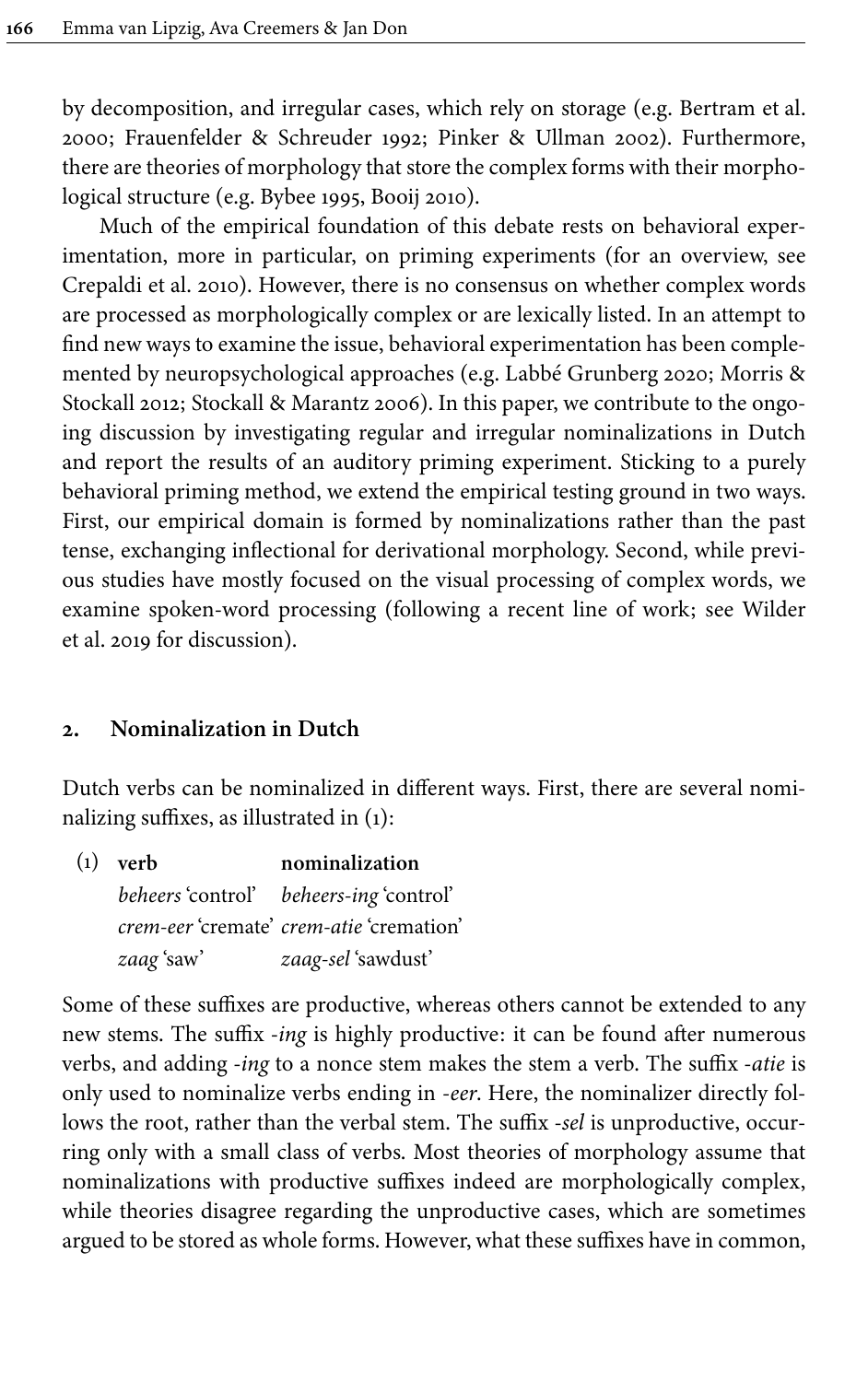is that they do not alter the phonological form of the verb they attach to. Therefore, we refer to these nominalizations as morpho-phonologically *regular*.

A second way in which nominalizations are formed in Dutch, is through an *irregular* word formation process, as illustrated in [\(2\)](#page-3-0).

<span id="page-3-0"></span>

| $(2)$ verb | nominalization                                                                                                                                |  |
|------------|-----------------------------------------------------------------------------------------------------------------------------------------------|--|
|            |                                                                                                                                               |  |
|            |                                                                                                                                               |  |
|            |                                                                                                                                               |  |
|            |                                                                                                                                               |  |
|            | <i>drink</i> drink' <i>drank</i> drink'<br><i>schiet shoot schot shot</i><br>stink smell' stank stench'<br>bied 'offer, bid' bod 'offer, bid' |  |

Some theories (so-called Root-and-Category theories of morphology, e.g. [Borer](#page-13-4) [2017;](#page-13-4) [Halle & Marantz 1993;](#page-14-7) [Lowenstamm 2015](#page-14-8)) claim that irregular nominalizations are complex as well, in the sense that we can break them down in a 'root' and a nominalizing element, which has no overt spell-out, as illustrated in ([3a](#page-3-1)) for  $\mathit{schot}$  'shot<sub>x</sub>'. The same root also underlies the verb *schieten* 'shoot<sub>v'</sub>, which has the structure in [\(3b\)](#page-3-1).

<span id="page-3-1"></span>



b. *schiet* 'shoot<sub>v</sub>'



The structure in ([3a\)](#page-3-1) illustrates that it is not the vowel-change that 'spells out' the nominalizer. Rather, the nominalizer has no overt realization, and it is a mere 'readjustment' of the stem in the context of this nominalizer that is responsible for the lowering of the stem-vowel.

In sum, we may say that Dutch nominalizations form a cline that goes from regular productive suffixes, via less productive and even unproductive suffixes, to irregular cases that have no (overt) suffix, only showing a change in the stem vowel. From the perspective of Root-and-Category morphology, all these cases involve some form of (de)composition, whereas other theories of morphology may locate the division between storage and computation at different points on this cline. As indicated above, there are theories that allow storage of forms *with*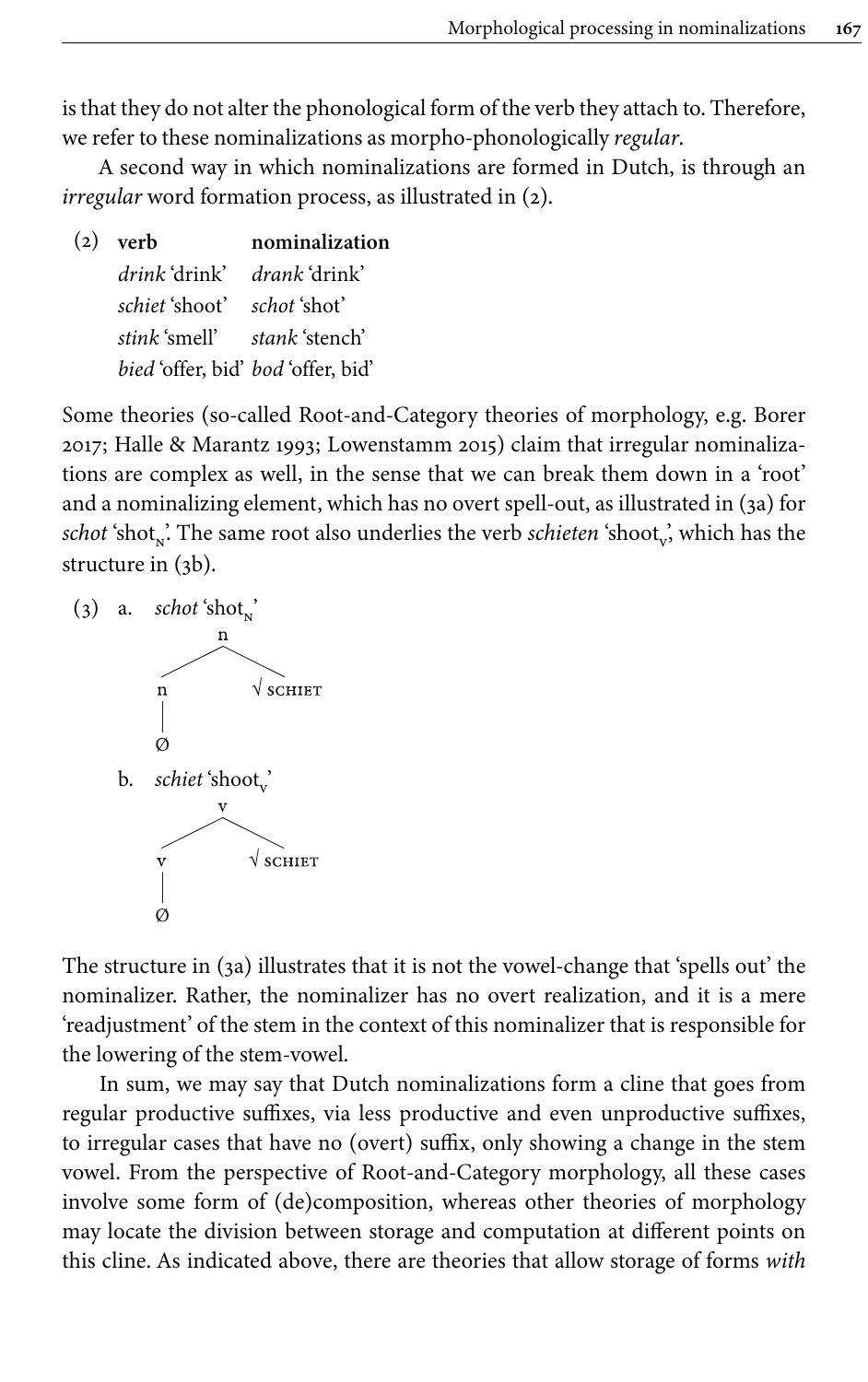their morphological structure. It is not always clear what this would mean in the case of allomorphy of the type under investigation (with [\(3](#page-3-1)) as an example). For example, [Booij \(2010\)](#page-13-2) acknowledges that allomorphy does not "impede the recognition of relatedness between words with a common constituent" (ib: 254). However, it is not clear what the common constituent in cases as ([3](#page-3-1)) would be for theories relying on storage of overt phonological forms.

In the present study, we use behavioral data obtained by priming as a window into the morphological representations that listeners cognitively entertain. We use verbs as primes and nominalizations as targets, testing four types of nominalizations: irregular nominalizations (e.g. *schieten* 'shoot<sub>v</sub>' → *schot* 'shot<sub>n</sub>'), and regular nominalizations with the three different suffixes discussed above, viz. -*ing* (e.g. *schorsen* 'suspend' → *schorsing* 'suspension'), -*atie* (e.g. *isoleren* 'isolate' → *isolatie* 'isolation') and -*sel* (e.g. *raden* 'guess' → *raadsel* 'puzzle'). The idea behind morphological priming is that a prime like *schorsen* activates the root √sсновз, which remains active and is therefore above its resting level of activation when the target *schorsing* is presented. If the target contains the same root  $\sqrt{s}$ CHORS, response times to the target are predicted to be faster in the primed case, relative to an unrelated baseline [\(Stockall & Marantz 2006](#page-15-3):90). Consequently, under a Root-and-Category theory of morphology that assumes a structure as in [\(3\)](#page-3-1), we expect to find priming effects even in irregular cases. However, under theories that do not claim that the two forms in ([3](#page-3-1)) share an underlying abstract morphological core, we expect to find a lack of priming for irregular cases, and additional differences based on productivity in the regular cases.

#### **3. An auditory primed lexical decision experiment**

In order to test whether morphological relatedness facilitates word recognition in nominalizations, we ran an auditory-auditory primed continuous lexical decision experiment that used prime-target pairs consisting of a verb and its nominalization. The regular and irregular nominalizations form two sub-parts of the experiment and will be discussed as such.

#### **3.1** Methods

#### **3.1.1** *Materials*

The irregular nominalization targets are paired with four prime conditions in a within-target design (see [Table](#page-5-0) 1). The Morphological (M) prime condition consists of the infinitive of the verb the nominalization is derived from. All irregular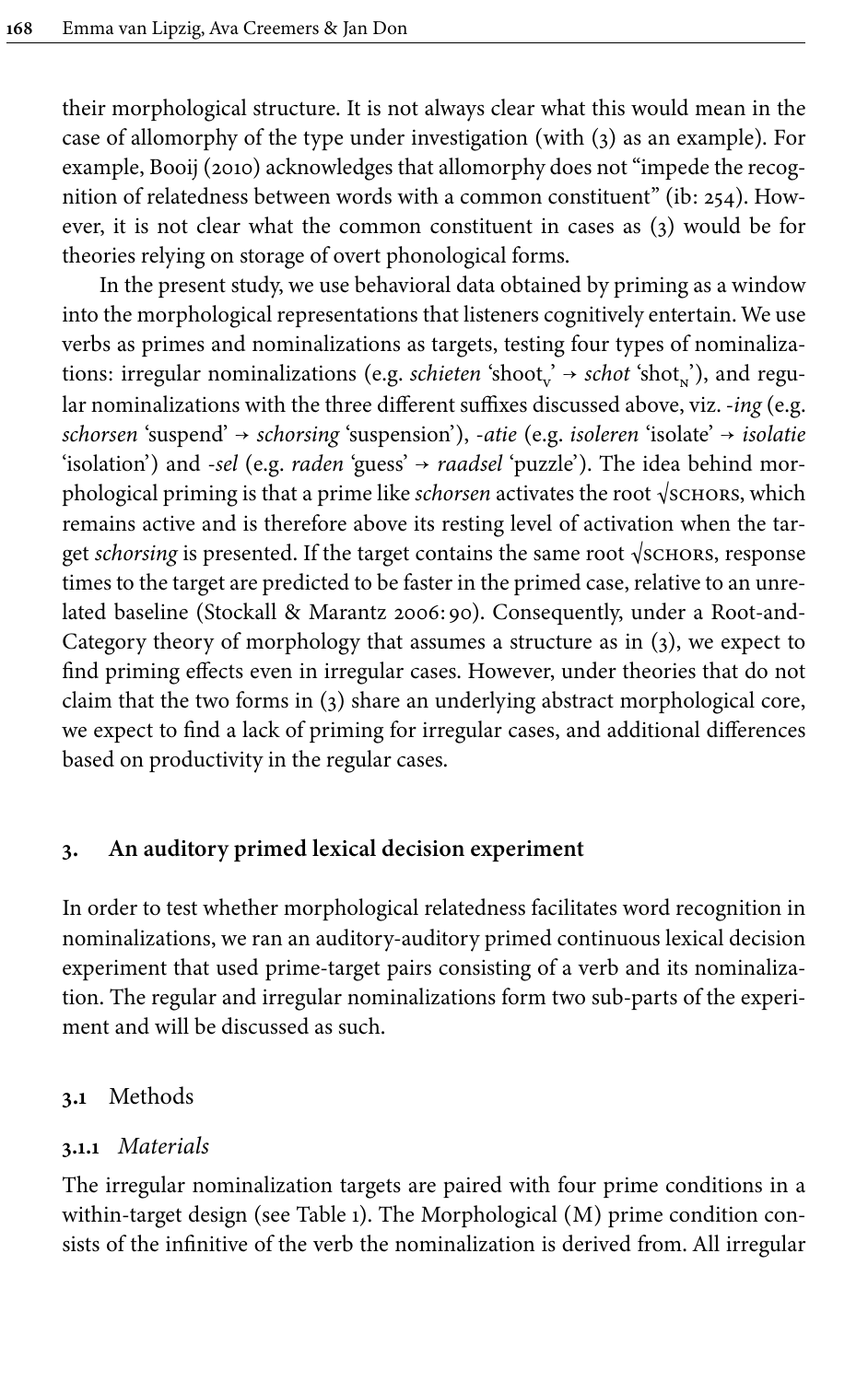targets show a vowel alternation with respect to their related verb stem (e.g. *schiet* /sxit/ 'shoot<sub>v</sub>' ~ *schot* /sxɔt/ 'shot<sub>n</sub>'). Nominalizations identical to the past tense form are excluded (e.g. *spring* 'jump' ~ *sprong* 'jumped/jump<sub>n</sub>'), as well as irregular nominalizations with affixes such as *ge-* (*gewicht* 'weight'), *-en* (*leugen* 'lie<sub>n</sub>'), and *-t* (*jacht* 'hunt<sub>n</sub>'). (Pseudo-)prefixed nominalizations are included only if the prefix is part of the verb as well, and if the prefix is inseparable (as in e.g. *bedrog* 'betrayal'). Finally, all nominalizations are relatively semantically transparent with respect to their related verb.

To make sure that any priming effect obtained for the morphological condition is due to morphological relatedness between target and prime, and not to semantic or phonological relatedness, we controlled for these factors by adding two more conditions: a Phonological (Ph) and a Semantic (S) condition. In the Ph-condition, we include words that show a similarly large phonological overlap with the target as the morphological prime does (e.g. *schatten* /sxɑtən/ for *schieten* /sxitən/, to the target *schot* /sxɔt/). This means that, apart from the inflectional ending, Ph-primes and targets typically differ in one phoneme only, or two phonemes at most. In the S-condition, we include primes that form strong semantic associates of the target (e.g. *pistool* 'pistol' → *schot* 'shot<sub>n</sub>'). These primes were selected using the Dutch Association Lexicon ([De Deyne et](#page-13-5) al. 2013), the largest available network of word associations in Dutch. Finally, we include an Unrelated (Unr) prime condition, in which primes are unrelated in meaning, morphology, and phonology to their targets. This condition functions as a baseline in the sense that any difference between this condition and the other conditions is by definition a priming effect. All conditions are matched as much as possible for fre-quency (see [Table](#page-5-0)  $1$ ).<sup>1</sup>

|           | Morphological<br>$(M)$ prime | Phonological<br>(Ph) prime                         | Semantic $(S)$<br>prime | Unrelated<br>$(Unr)$ prime | <b>Target</b> |
|-----------|------------------------------|----------------------------------------------------|-------------------------|----------------------------|---------------|
| Example   | schieten 'shoot'             | <i>schatten</i> 'estimate' <i>pistool</i> 'pistol' |                         | <i>lezen</i> 'read'        | schot 'shot'  |
| Frequency | 2.81(0.66)                   | 2.17(0.71)                                         | 2.36(0.58)              | 2.82(0.68)                 | 2.49(0.64)    |

<span id="page-5-0"></span>**Table 1.** Example items and mean frequencies (Lg10CD from SUBTLEX-NL; [Keuleers](#page-14-9) et [al. 2010\)](#page-14-9) for the irregular nominalizations. Standard deviations are given in parentheses

While our main interest lies in the irregular nominalizations, we also include regular nominalization targets with the suffixes -*ing, -atie*, and *-sel*, by means of a

**<sup>1.</sup>** As pointed out to us by a reviewer, the nominalizations included differ in how verb-like their semantics still is; compare e.g. *schorsing* 'suspension' (which is an event) to *raadsel* 'puzzle'. We did not control for this semantic factor here, nor in the irregular cases.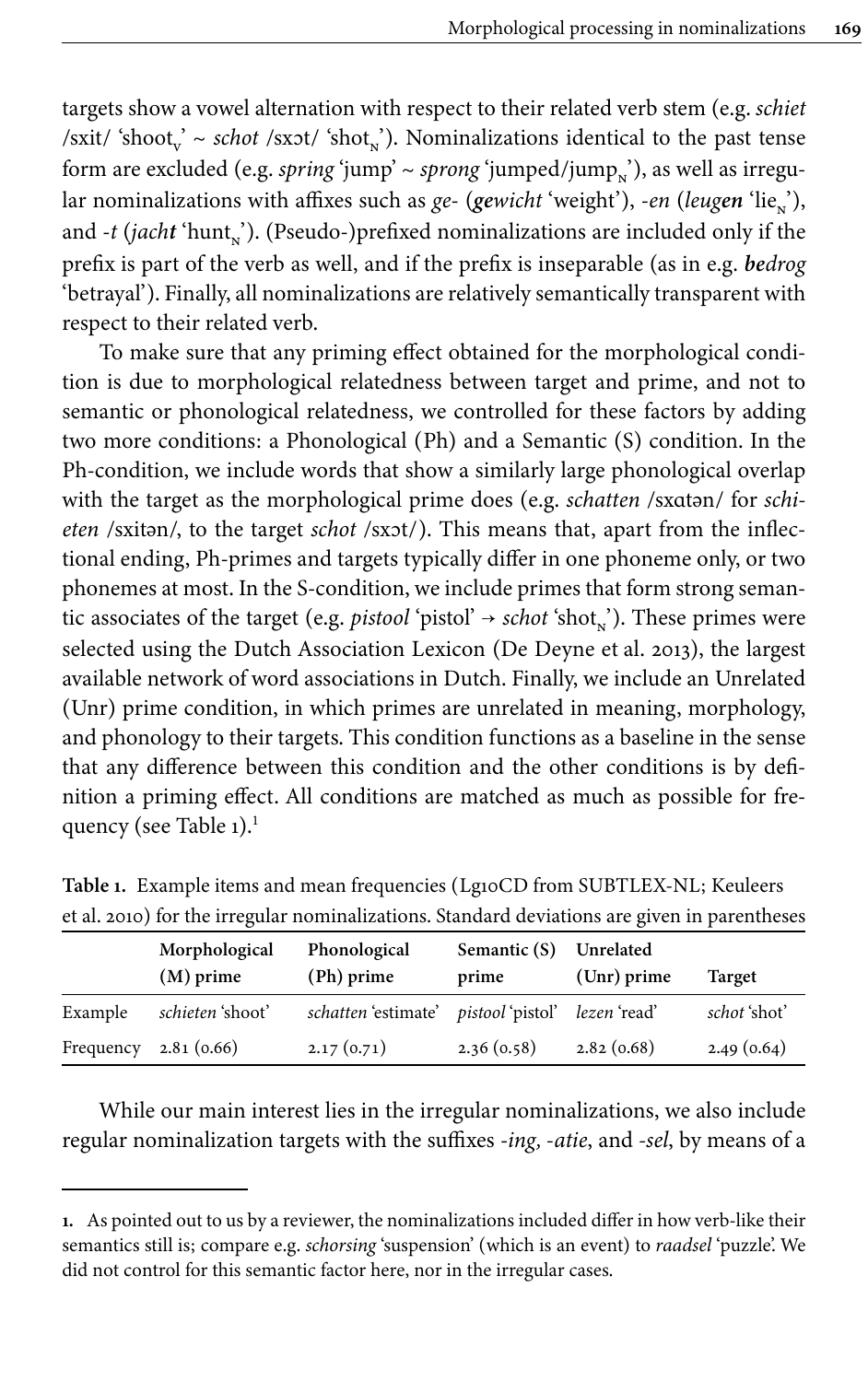baseline ([Table](#page-6-0) 2). Primes are formed by the infinitival forms of the verbs, which are pair-wise matched on frequency and number of syllables to unrelated primes.

<span id="page-6-0"></span>**Table 2.** Example items and mean frequencies (Lg10CD from SUBTLEX-NL; [Keuleers](#page-14-9) et [al. 2010\)](#page-14-9) for the regular nominalizations (with *-ing, -sel*, or *-atie*). Standard deviations are given in parentheses

|                         | Morphological (M) prime Unrelated (Unr) prime |                        | <b>Target</b>               |
|-------------------------|-----------------------------------------------|------------------------|-----------------------------|
| Example $(-ing)$        | schorsen 'suspend'                            | <i>aaien</i> 'stroke,' | schorsing 'suspension'      |
| Frequency               | 2.50(0.72)                                    | 2.49(0.72)             | 2.20(0.36)                  |
| Example (-atie)         | <i>isoleren</i> 'isolate'                     | verzwijgen 'conceal'   | <i>isolatie</i> 'isolation' |
| Frequency               | 1.99(0.56)                                    | 1.99(0.57)             | 1.77(0.73)                  |
| Example ( <i>-sel</i> ) | raden 'guess,'                                | zwemmen 'swim'         | raadsel 'puzzle'            |
| Frequency               | 2.30(0.70)                                    | 2.30(0.71)             | 1.34(0.92)                  |

In total, 24 irregular targets were included, resulting in 96 irregular primetarget pairs, and 12 regular targets per suffix type, resulting in 72 regular primetarget pairs. We ensured that each participant saw each target only once, by rotating critical items according to a Latin Square design. We included 150 filler pairs to prevent awareness of what the experiment was about, and 210 pseudowords for the purpose of the lexical decision task.

#### **3.1.2** *Apparatus*

The stimuli were recorded by an adult female native speaker of Dutch in a sound attenuated booth, using a high-quality microphone. Sound files were segmented in Praat and normalized to a peak amplitude of 70 dB SPL. The task was implemented in PsychoPy2 [\(Peirce 2007\)](#page-14-10). Stimuli were presented auditorily to the participants through headphones.

#### **3.1.3** *Procedure*

A continuous primed lexical decision task was used, in which participants made lexical decisions to all items. The task had a random Inter-Stimulus Interval between 600–800 ms. Stimulus presentation was randomized for each participant. The experiment consisted of four blocks with a self-administered break after each block, and a practice trial of 10 items at the beginning of the experiment. Participants were instructed that they would hear existing and non-existing Dutch words, and that they had to make a lexical decision to each word as fast and as accurately as possible. Responses of 'word' and 'non-word' were recorded from keyboard button presses on a laptop. The stimuli were presented auditorily to the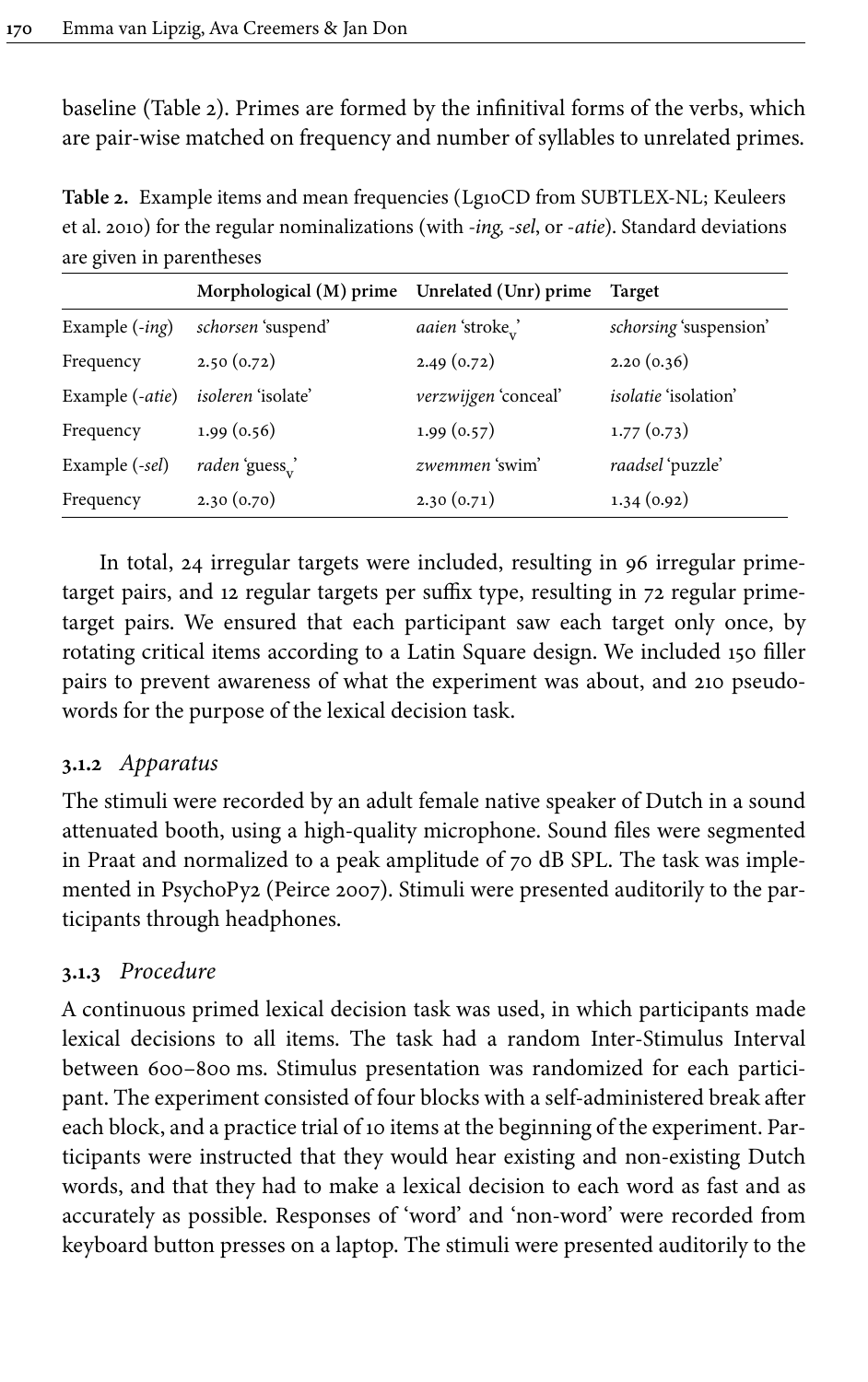participants through headphones. The experiment lasted on average for 15.3 minutes per participant.

#### **3.1.4** *Participants*

Participants were 35 native speakers of Dutch (mean 27.05; sd 13.80; 23 female), who reported having no reading, hearing of other language disorders. Participants were recruited through the social network of the first author, and most participants were students in higher education (HBO/WO). Participants were paid 5 euros for their participation, and provided written informed consent prior to the start of the experiment. Ethical approval for the study was provided by the Ethics Committee Faculty of Humanities at the University of Amsterdam, with protocol identification number 2019-FGW\_PSYL-11341.

#### **3.2** Results

#### **3.2.1** *Analyses*

Responses to targets were coded for response type (word/non-word) and response time (RT; measured in ms from the onset of the sound file). The overall minimum accuracy was 83.57%. Inaccurate trials (inaccurate responses to prime or target) were discarded (removing 187 observations out of 2100 trials). Following procedures in [Baayen and Milin \(2010\)](#page-13-6), we combine minimal a-priori data trimming with model criticism. Targets with outlier RTs (<100 ms and >2000 ms) were excluded as well as the targets for which the prime had an outlier RT, excluding 45 observations. The RT data were log-transformed, and removal of outliers was done for 8 individual subjects and 13 individual items for which Shapiro-Wilk's tests for normality showed non-Normal distributions, excluding 35 further observations.

We analyzed effects on log-transformed RT with linear mixed-effects models, using the lme4 package [\(Bates et](#page-13-7) al. 2015) in R. We fit separate models for the irregular and regular targets. The model for irregulars includes a fixed effect of CONDITION  $(M, Ph, S, Unr)$ ; the model for regulars includes an interaction between CONDITION (M, Unr) and SUFFIX TYPE (-ing, -atie, -sel). Additional fixed effects in both models were trial number, isi, target frequency, prime frequency, target duration, prime rt, and participant's age, and both models include random intercepts for subjects and targets. CONDITION is treatment coded with the Unrelated condition as the reference level and is releveled for multiple comparisons with the irregular targets. SUFFIX TYPE is also treatment coded and releveled for multiple comparisons. TRIAL NUMBER, ISI, TARGET FREquency, prime frequency, duration, prime rt, and age are z-scored. Residuals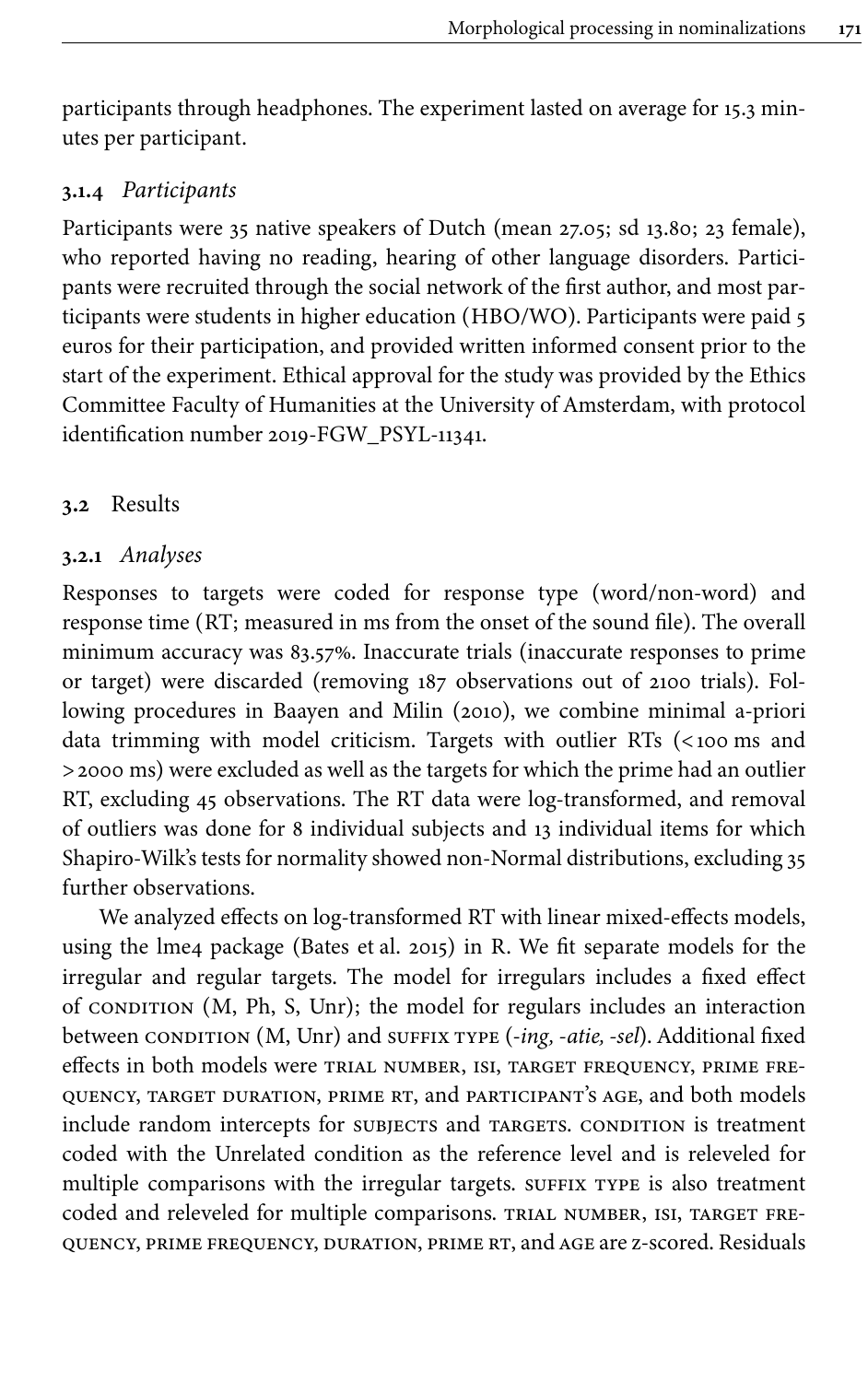exceeding than 2.5 standard deviations from the mean were trimmed following [Baayen and Milin \(2010\)](#page-13-6), excluding 21 observations for the regular targets (out of 1126) and 12 observations for the irregular targets (out of 707). P-values are determined using the package lmerTest [\(Kuznetsova et](#page-14-11) al. 2016); significant *p*-values are reported at  $p < 0.05$ .

#### **3.2.2** *Results irregular nominalizations*

We first present the results of the *irregular* nominalizations, as presented in [Figure](#page-9-0) 1 and 2, and [Table](#page-8-0) 3. The model indicates significant differences with the Unrelated condition for the M-condition (*β*=−0.127, *p*<0.001), the Ph-condition (*β*=−0.041, *p*=0.007), and the S-condition (*β*=−0.054, *p*<0.001). In other words, we find significant priming effects in all conditions. When releveling the reference level of CONDITION to M, we find significant differences between RTs in the M and Ph-conditions ( $\beta$ =0.086,  $p$ <0.001) and the M and S-conditions ( $\beta$ =0.073, *p*<0.001), with significantly shorter RTs in the M-condition.

In addition, the model indicates significant effects for TRIAL NUMBER (*β*=−0.014, *p*=0.005), target duration (*β*=0.057, *p*<0.001), prime rt (*β*=0.037, *p*<0.001), and age (*β*=0.035, *p*=0.002). No significant effects were found for isi (*p*=0.305), target frequency (*p*=0.716), prime frequency  $(p=0.187)$ .

<span id="page-8-0"></span>**Table 3.** Response times (RTs) to irregular nominalizations. Standard deviations are given in parentheses

|              | M      | Ph    |       | Unr                                                              |
|--------------|--------|-------|-------|------------------------------------------------------------------|
| $RT$ (ms)    |        |       |       | 908.75 (168.55) 983.81 (166.68) 974.02 (173.33) 1033.54 (188.22) |
| Priming (ms) | 124.80 | 49.73 | 59.52 | -                                                                |

#### **3.2.3** *Results regular nominalizations*

We now turn to the regular nominalizations, as presented in [Figure](#page-11-0) 3 and 4, and [Table](#page-9-1) 4. The model indicates significant differences between the Unrelated condition and the M-condition for nominalizations with *-ing* (*β*=−0.096, *p*<0.001), with -*atie* (*β*=−0.080, *p*<0.001), and with -*sel* (*β*=−0.111, *p*<0.001). Moreover, the priming effects (Unrelated vs. M) for the different suffix types do not differ from each other: the effect for *-ing* does not differ from the effects for -*atie* (*p*=0.363) and *-sel* (*p*=0.407), and the effect for *-sel* does not differ from the effect for *-atie*  $(p=0.081)$ .

In addition, and as with the regular targets, the model indicates a significant effect for trial number (*β*=−0.033, *p*<0.001), target duration (*β*=0.106,  $p$ <0.001), and PRIME RT ( $\beta$ =0.043,  $p$ <0.001). In contrast to the regular targets, no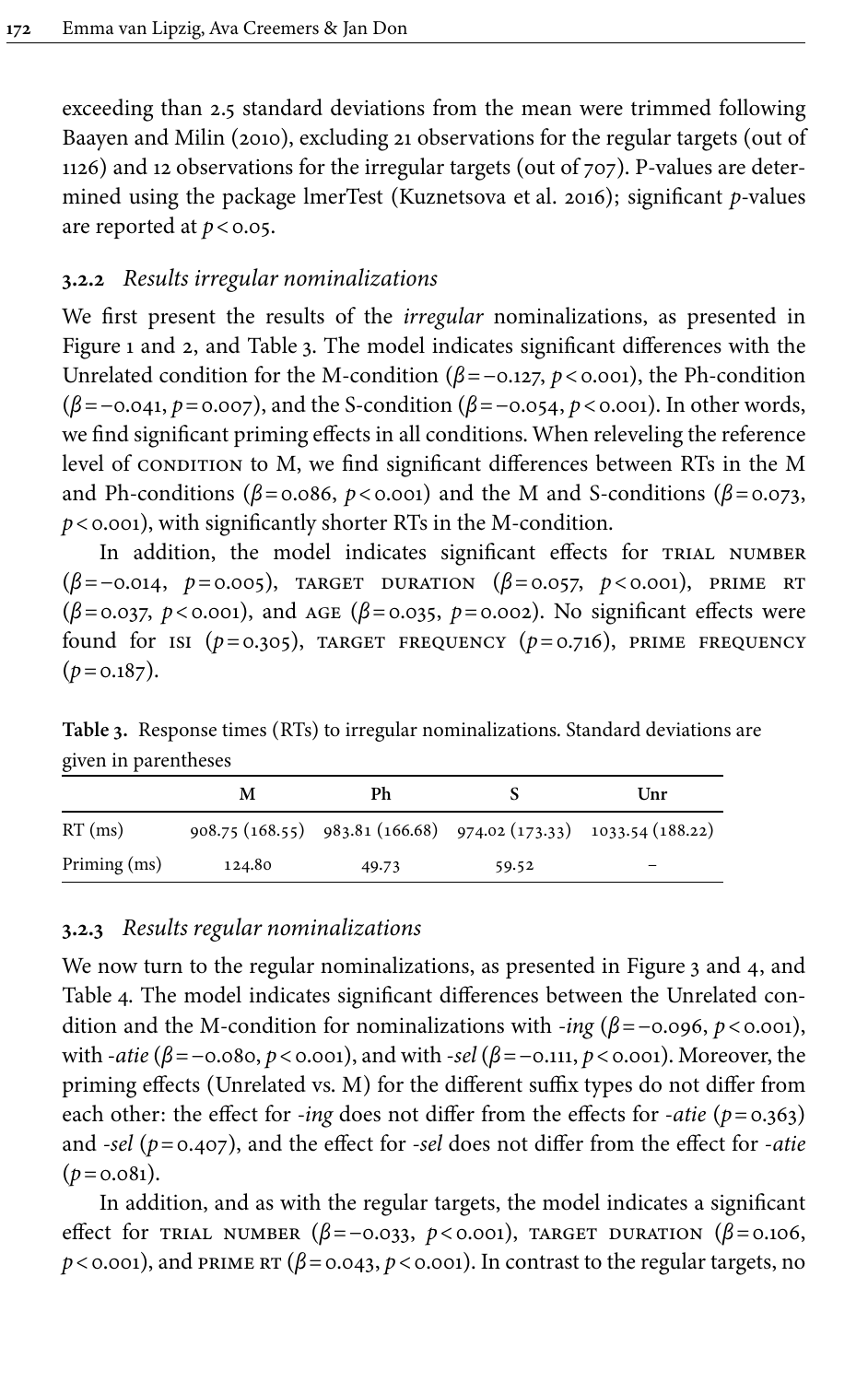<span id="page-9-0"></span>

**Figure 1.** Violin plots showing the distribution of the log-transformed RTs to *irregular* targets. The blue bars represent the means; the red line represents the mean in the Unrelated condition

significant effect for AGE was found ( $p = 0.096$ ). The effects for ISI ( $p = 0.734$ ), TAR-GET FREQUENCY ( $p=0.118$ ), and prime frequency ( $p=0.347$ ) also did not reach significance.

<span id="page-9-1"></span>**Table 4.** Response times (RTs) to regular nominalizations suffixed with *-ing, -atie*, and -*sel*, preceded by Morphological (M) and Unrelated (Unr) prime conditions. Standard deviations are given in parentheses

|                   | -ing            | -atie            | -sel            |
|-------------------|-----------------|------------------|-----------------|
| $RTM$ (ms)        | 939.38 (162.70) | 1047.76 (204.92) | 922.36 (163.70) |
| RT Unrelated (ms) | 1025.83(185.74) | 1134.84 (202.04) | 1028.72(179.12) |
| Priming (ms)      | 86.46           | 87.08            | 106.36          |

#### **4. Discussion of the results**

For the irregular nominalizations, we find significant priming effects in all conditions. Yet, the effect in the M-condition (e.g. *schieten* 'shoot<sub>v</sub>' → *schot* 'shot<sub>n</sub>'; 124.80 ms) is significantly greater than in the Ph-condition (*schatten* 'estimate<sub>v</sub>'  $\rightarrow$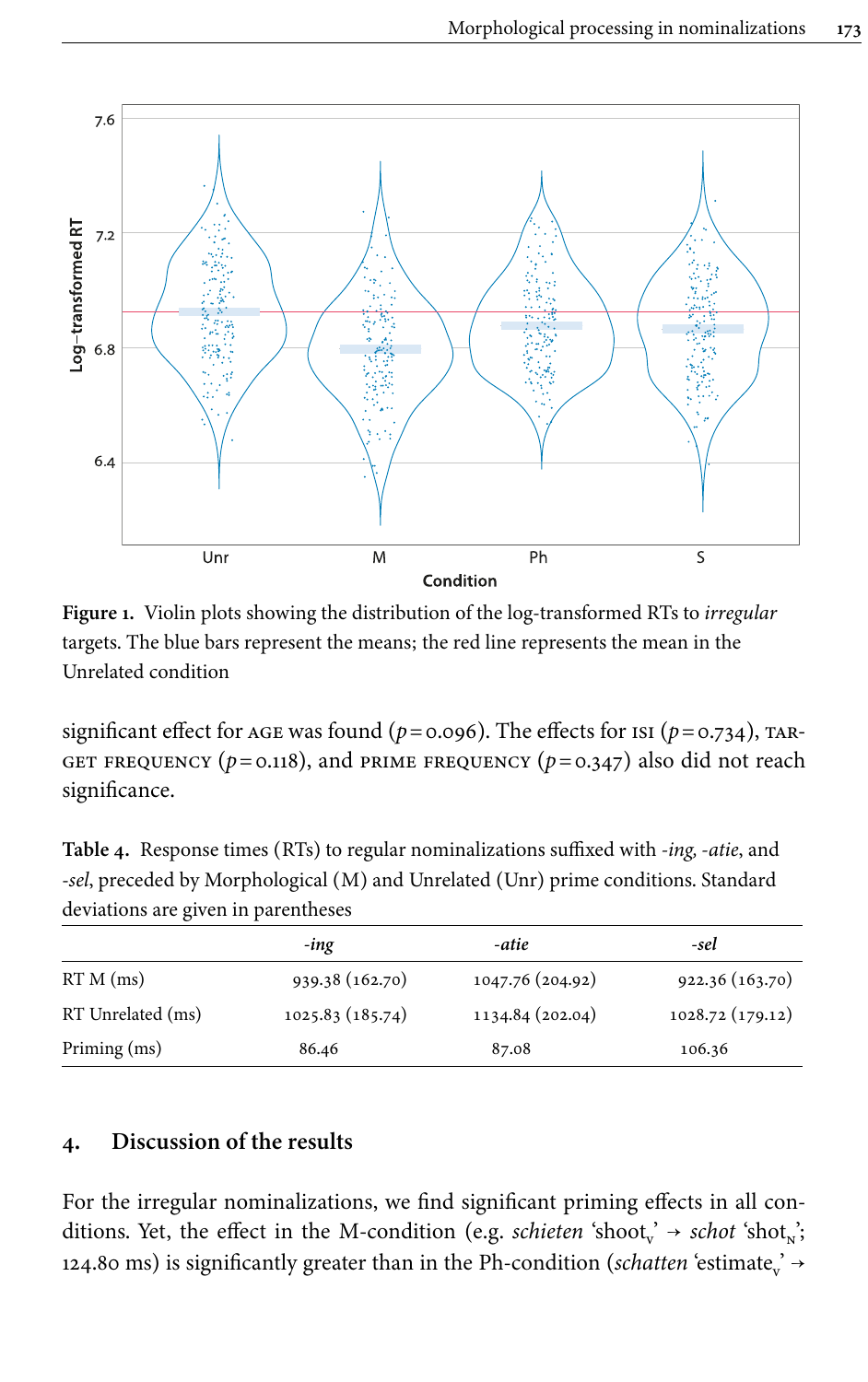

**Figure 2.** Priming effects (in ms) for *irregular* targets. Error bars represent ±1 standard error of the sampling distribution of differences

 $schot 'shot'_{\text{N}}$ ; 49.73 ms) and S-condition (*pistool* 'pistol' → *schot* 'shot<sub>n</sub>'; 59.52 ms), and numerically greater than the combined effects in the Ph and S-conditions. These results show that irregular nominalizations can be primed by the verb they are derived from. The significant difference with the Ph and S-conditions strongly suggests that the priming effect in the M-condition is distinct from phonological and semantic effects.

The results suggest that there is a stage in the processing of *schot* 'shot<sub>n</sub>' at which the same morphological root is activated as is part of the verb *schieten* 'shoot $_{v}$ , and that morphology constitutes an abstract level of processing that is independent of phonological and semantic relatedness. However, an alternative explanation that we cannot fully rule out, is one in which the morphological effect is the result of some non-additive effect of formal and meaning overlap, in the sense that there is an additional 'boost' for words that are both semantically and phonologically related (see e.g. [Seidenberg & Gonnerman 2000](#page-14-12) for a proposal along these lines).

Regarding the regular nominalizations, we also found significant priming effects for all suffix types: for -*ing* (*schorsen* 'suspend' → *schorsing* 'suspension', 86.46 ms), for -*atie* (e.g. *isoleren* 'isolate' → *isolatie* 'isolation', 87.08 ms) and for -*sel* (e.g. *raden* 'guess' → *raadsel* 'puzzle', 106.36 ms). The longer RTs for the *-atie* nominalizations (1047.76 ms) compared to the *-ing* (939.38 ms) and *-sel* (922.36 ms)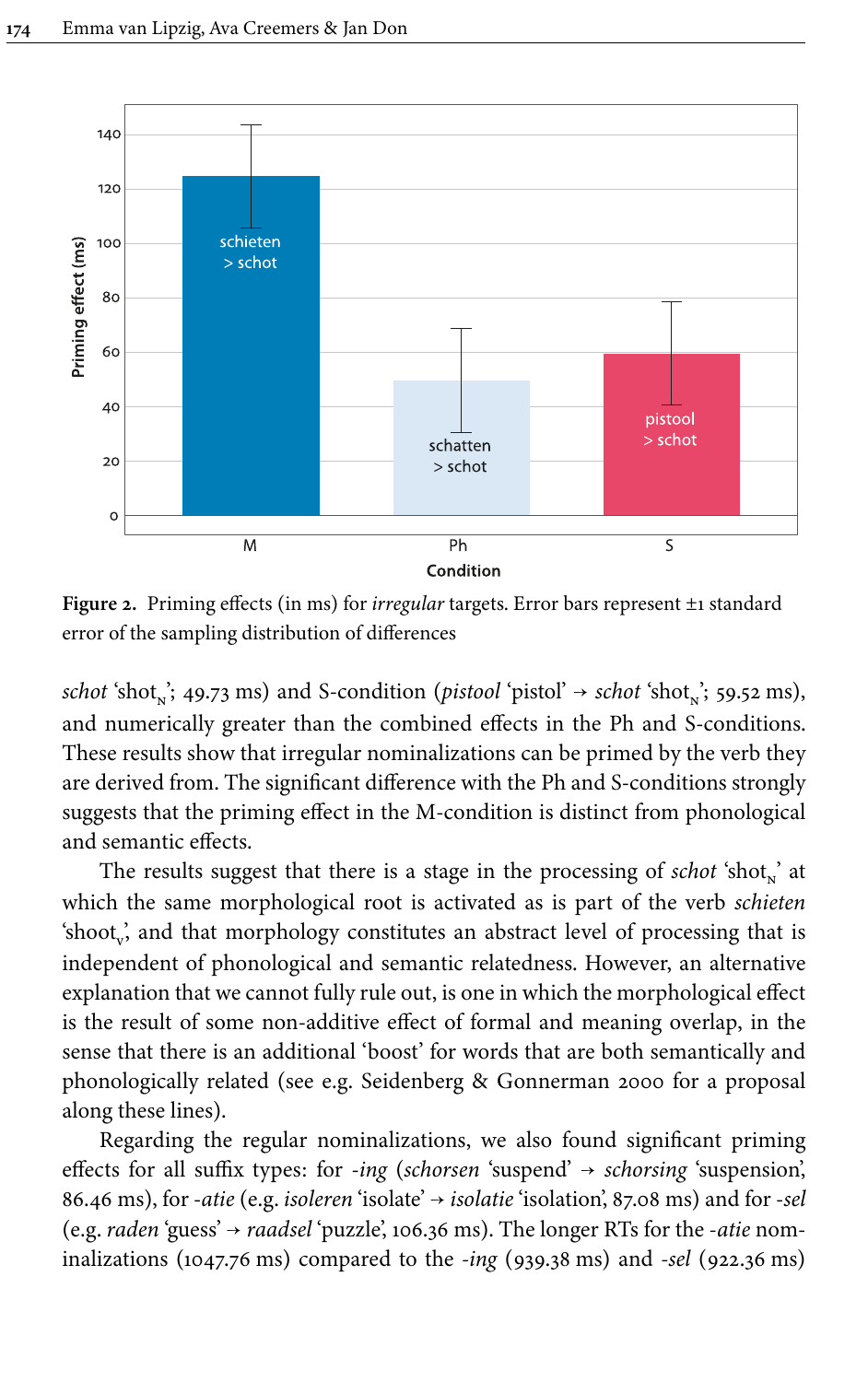<span id="page-11-0"></span>

**Figure 3.** Violin plots showing the distribution of the log-transformed RTs to *regular* targets. The blue bars represent the means; the red lines represent the means in the Unrelated conditions

nominalizations is likely due to the longer target duration in the *-atie* nominalizations, which had an average duration of 1093 ms compared to 798 ms for *-ing* and 844 ms for -*sel*. Numerically, the priming effect for nominalizations with *-sel* seems greater than the other regular nominalizations, but these differences do not reach significance.

We picked the different suffixes based on how productive they were: both -*ing* and -*atie* are relatively productive, while *-sel* only occurs with a small set of verbs. This difference in productivity did not lead to significant differences in the priming effects, and neither did the difference in frequency between the surface forms of the nominalizations (*-ing*: 2.20; *-atie*: 1.77; *-sel*: 1.34) as also indicated by the lack of a significant effect for target frequency in the model. This result is incompatible with theories proposing storage of high frequency and unproductive forms [\(Baayen 1992](#page-13-8); [Stemberger & MacWhinney 1988\)](#page-14-13).

#### **5. Conclusion**

As has been pointed out by [Marantz \(2013a\),](#page-14-14) the notion 'morpheme' has become somewhat slippery in present-day morphological theory. Since morphologists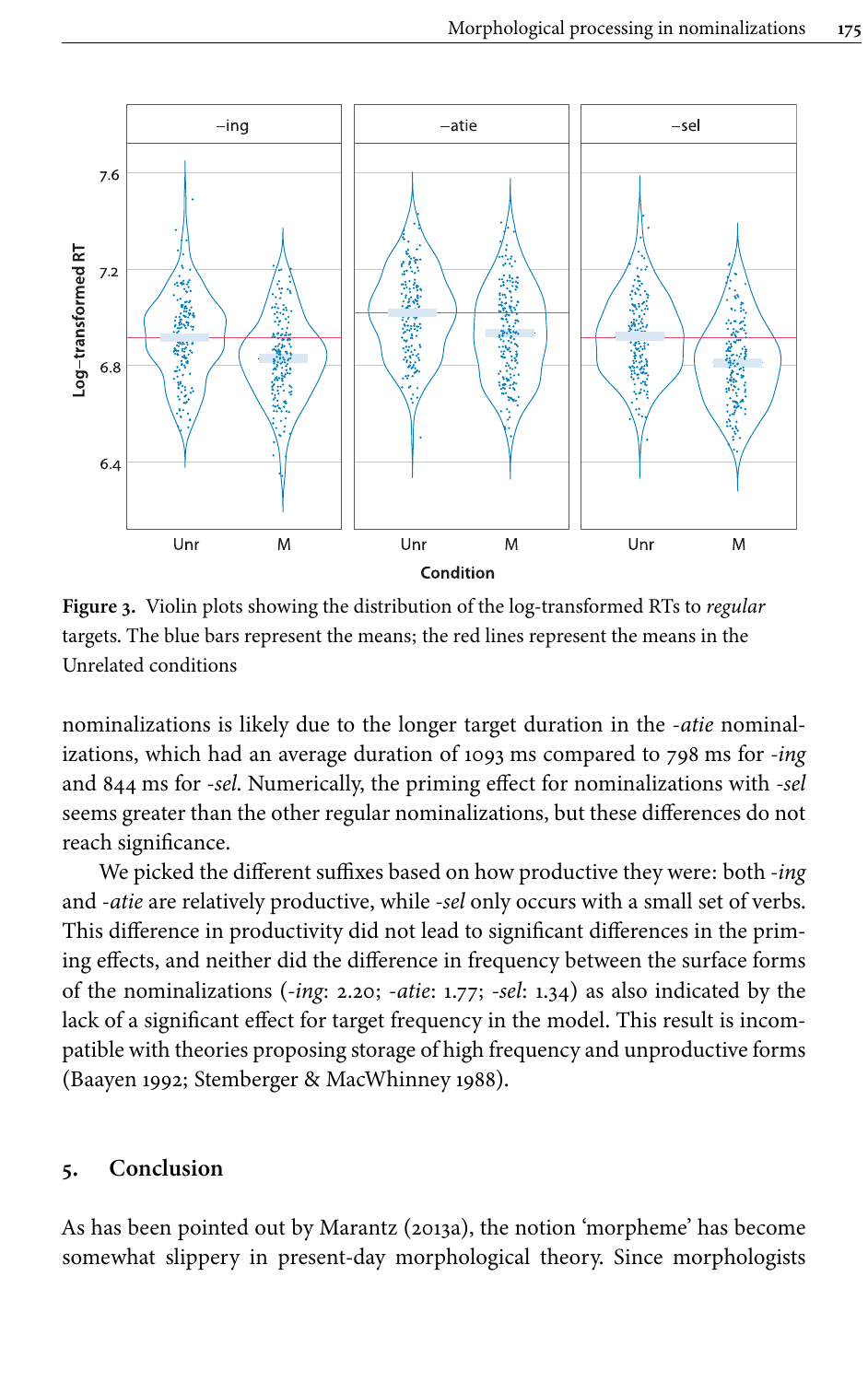

**Figure 4.** Priming effects (in ms) for *regular* targets. Error bars represent ±1 standard error of the sampling distribution of differences

such as [Anderson \(1992\),](#page-13-9) and [Beard \(1995\)](#page-13-10) showed that morphosyntactic content and phonological realization are two separate things, this 'separation' has received broad acceptance among theoretical morphologists. This entails that a morpheme cannot be equated with a fixed phonological representation that always encodes the same semantics. Rather, it is an abstract unit, which, at least for its form, but to some extent also for its meaning (see e.g. [Marantz 2013b\)](#page-14-15), depends on the syntactic, and phonological context in which it occurs.

The experiment reported in this paper shows that Dutch verbal stems prime irregular nominalizations in a similar way as verbal stems prime regular nominalizations. On this basis, we claim that, despite the lack of phonological identity between stem and derivation in the case of irregular nominalizations, the morphological relation between the two forms, that is, their shared abstract morphological root, suffices to evoke a priming effect. However, as noted above, an alternative explanation, according to which the semantic relation in combination with the phonological overlap accounts for the priming effect, cannot be excluded. Ways to rule out this latter explanation involve testing whether morphological priming effects are still obtained in cases where the semantic relation between the two forms is distant (e.g. *zuigen* 'to suck'; *zog* 'mother's milk', along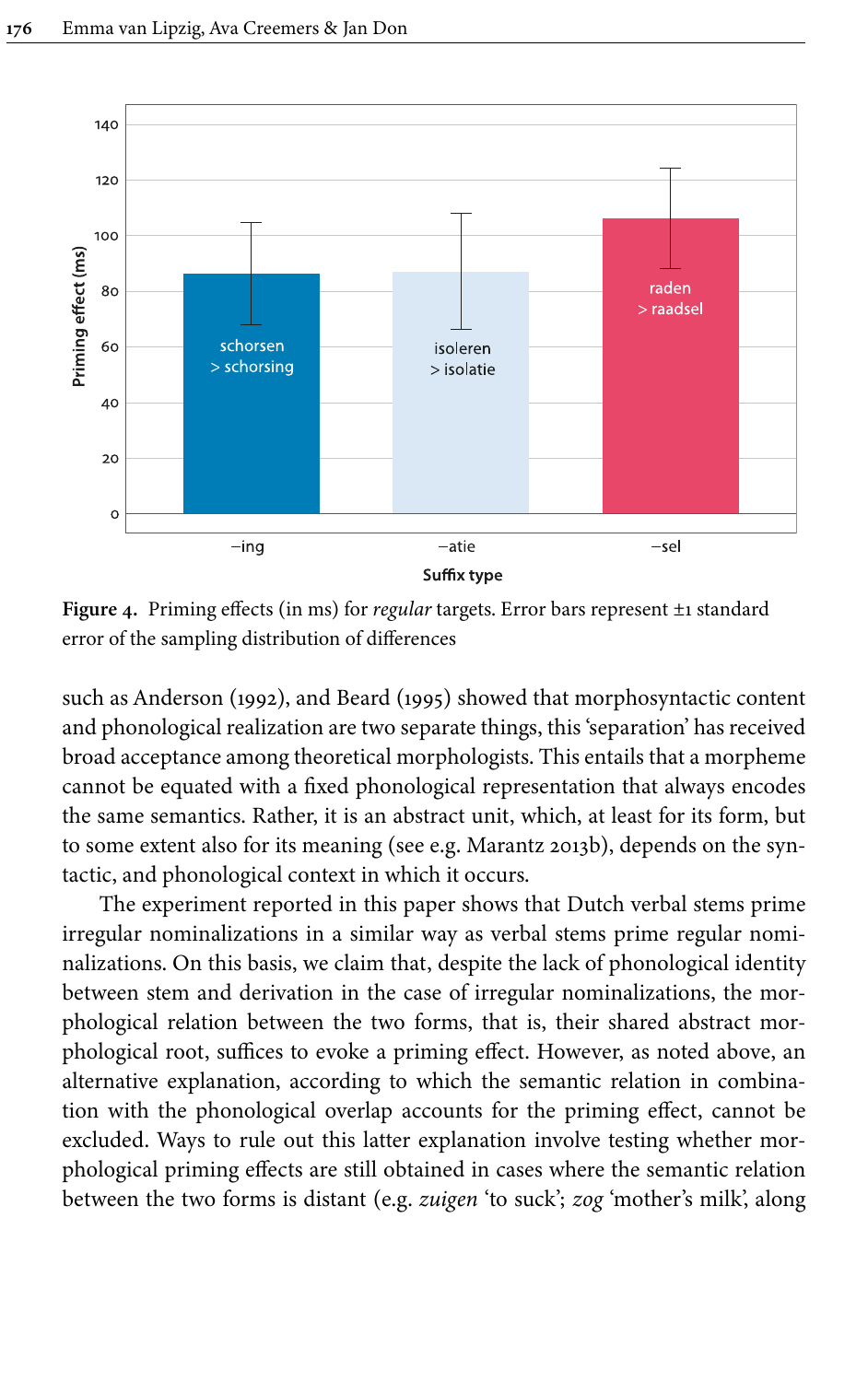the lines of [Creemers et](#page-13-11) al. 2020), or in cases with a complete lack of phonological overlap, as with suppletive forms. We leave this for future research.

#### **Acknowledgements**

We thank Dirk Vet for his help with stimuli recording, and two anonymous reviewers for their helpful comments.

#### **References**

- <span id="page-13-9"></span>Anderson, Stephen R. 1992. *A-Morphous Morphology*, Cambridge, MA.: Cambridge University Press. [https://doi.org/10.1017/CBO9780511586262](https://doi.org/10.1017%2FCBO9780511586262)
- <span id="page-13-8"></span>Baayen, R. Harald. 1992. "Quantitative Aspects of Morphological Productivity." *Yearbook of Morphology*, ed. by G. Booij and J. van Marle. 109–149, Dordrecht: Kluwer Academic Publishers.
- <span id="page-13-6"></span>Baayen, R. Harald & Petar Milin. 2010. "Analyzing reaction times." *International Journal of Psychological Research*, 3(2): 12–28. [https://doi.org/10.21500/20112084.807](https://doi.org/10.21500%2F20112084.807)
- <span id="page-13-7"></span>Bates, Douglas, Martin Mächler, Ben Bolker & Steve Walker. 2015. "Fitting linear mixed effects models using lme4." *Journal of Statistical Software*, 67(1):1–48. [https://doi.org/10.18637/jss.v067.i01](https://doi.org/10.18637%2Fjss.v067.i01)
- <span id="page-13-10"></span>Beard, Robert. 1995. *Lexeme-morpheme base morphology: a general theory of inflection and word formation*. Suny Press.
- <span id="page-13-0"></span>Bertram, R., Laine, M., Baayen, R.H., Schreuder, R., & Hyönä, J. 2000. "Affixal homonymy triggers full-form storage, even with inflected words, even in a morphologically rich language." *Cognition*, 74(2), B13–B25. [https://doi.org/10.1016/S0010](https://doi.org/10.1016%2FS0010-0277%2899%2900068-2)‑0277(99)00068‑2
- <span id="page-13-2"></span>Booij, Geert. 2010. *Construction Morphology*. Oxford: Oxford University Press.
- <span id="page-13-4"></span>Borer, Hagit. 2017. "The Generative Word." *The Cambridge Companion to Chomsky*, 2nd edition, ed. by J. McGilvray. 110–133. Cambridge: Cambridge University Press. [https://doi.org/10.1017/9781316716694.006](https://doi.org/10.1017%2F9781316716694.006)
- <span id="page-13-1"></span>Bybee, Joan. 1995. "Regular morphology and the lexicon." *Language and Cognitive Processes*, 10(5): 425–455. [https://doi.org/10.1080/01690969508407111](https://doi.org/10.1080%2F01690969508407111)
- <span id="page-13-3"></span>Crepaldi, Davide, Kathleen Rastle, Max Coltheart & Lyndsey Nickels. 2010. "'Fell' primes 'fall', but does 'bell' prime 'ball'? Masked priming with irregularly-inflected primes." *Journal of Memory and Language*, 63(1): 83–99. [https://doi.org/10.1016/j.jml.2010.03.002](https://doi.org/10.1016%2Fj.jml.2010.03.002)
- <span id="page-13-11"></span>Creemers, A., Goodwin Davies, A., Wilder, R.J., Tamminga, M., & Embick, D. 2020. Opacity, transparency, and morphological priming: A study of prefixed verbs in Dutch. *Journal of Memory and Language*, 110, 104055. [https://doi.org/10.1016/j.jml.2019.104055](https://doi.org/10.1016%2Fj.jml.2019.104055)
- <span id="page-13-5"></span>De Deyne, Samuel, Daniel J. Navarro, and Gert Storms, G. 2013. "Better explanations of lexical and semantic cognition using networks derived from continued rather than single word associations." *Behavior Research Methods*, 45(2):480–498. [https://doi.org/10.3758/s13428](https://doi.org/10.3758%2Fs13428-012-0260-7)‑012‑0260‑7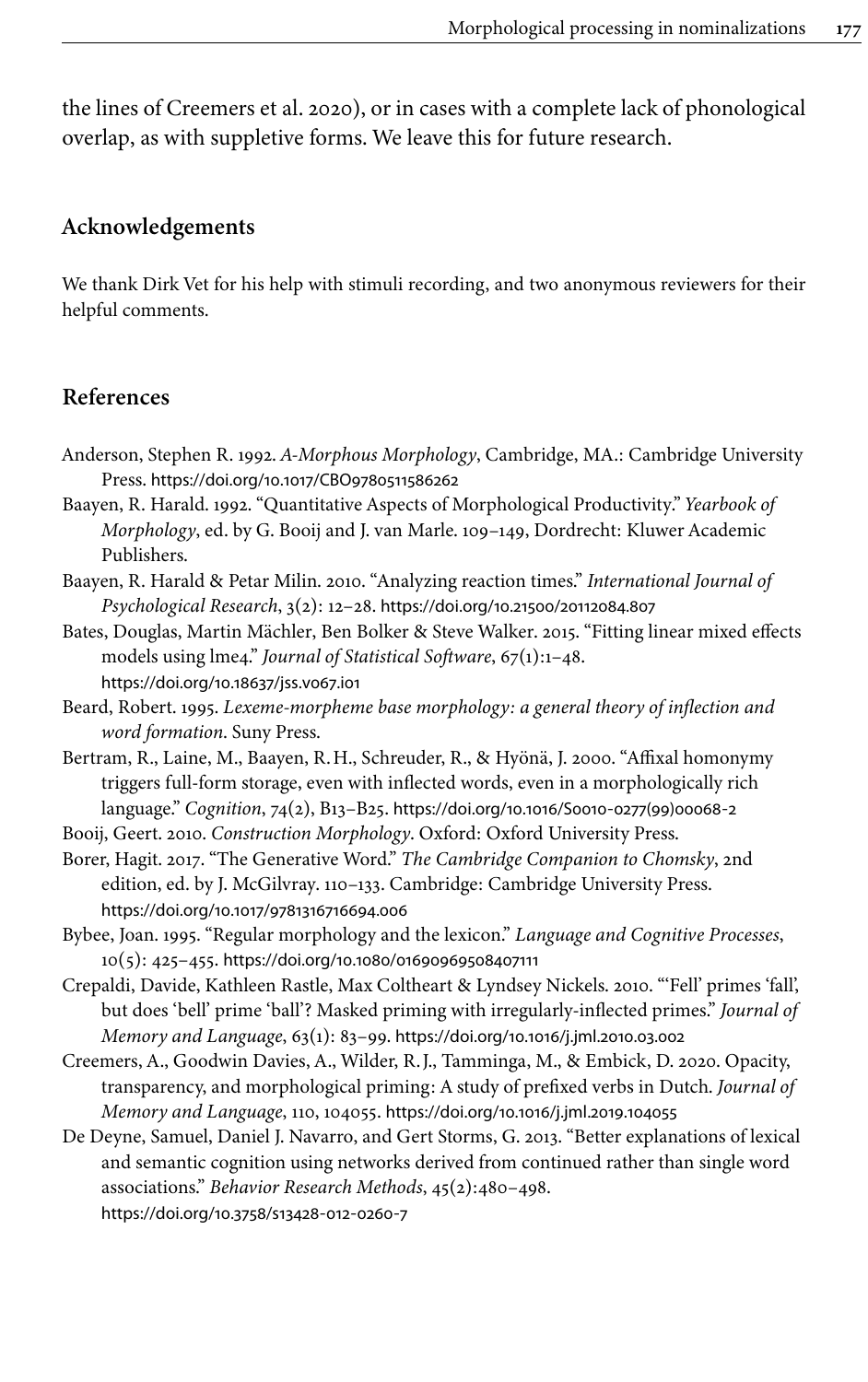- <span id="page-14-3"></span>Frauenfelder, Uli & Robert Schreuder. 1992. "Constraining psycholinguistic models of morphological processing and representation: The role of productivity." *Yearbook of Morphology*, ed. by G. Booij and J. van Marle. 165–183, Dordrecht: Kluwer Academic Publishers.
- <span id="page-14-2"></span>Fruchter, Joseph & Alec Marantz. 2015. "Decomposition, lookup, and recombination: MEG evidence for the full decomposition model of complex visual word recognition." *Brain and Language* 143: 81–96. [https://doi.org/10.1016/j.bandl.2015.03.001](https://doi.org/10.1016%2Fj.bandl.2015.03.001)
- <span id="page-14-7"></span>Halle, Morris & Alec Marantz. 1993. "Distributed Morphology and the Pieces of Inflection." *The View from Building 20, Essays in Linguistics in honor of Sylvain Bromberger* ed. by K. Hale & S.J. Keyser. 111–176. Cambridge, Ma.: MIT Press.
- <span id="page-14-9"></span>Keuleers, Emanuel, Marc Brysbaert & Boris New. 2010. "SUBTLEX-NL: A new measure for Dutch word frequency based on film subtitles." *Behavior Research Methods*, 42(3): 643–650. [https://doi.org/10.3758/BRM.42.3.643](https://doi.org/10.3758%2FBRM.42.3.643)
- <span id="page-14-11"></span>Kuznetsova, Alexandra, Per B. Brockhoff & Rune H.B. Christensen. 2016. "Lmer Test: Tests in Linear Mixed Effects Models." *R package*.
- <span id="page-14-5"></span>Labbé Grunberg, Hernán. 2020. Storage and processing of Dutch morphological information: Early electrophysiological responses to lexical, morphological and syntactic information, PhD dissertation, Universiteit van Amsterdam.
- <span id="page-14-8"></span>Lowenstamm, Jean. 2015. "Derivational Affixes as Roots." *The Syntax of Roots and the Roots of Syntax* ed. by A. Alexiadou, H. Borer & F. Schäfer. 230–259. Oxford: Oxford University Press.
- <span id="page-14-0"></span>Manelis, Leon & David A. Tharp. 1977. "The Processing of Affixed Words." *Memory and Cognition* 5: 690–695. [https://doi.org/10.3758/BF03197417](https://doi.org/10.3758%2FBF03197417)
- <span id="page-14-14"></span>Marantz, Alec. 2013a. "No Escape from Morphemes in Morphological Processing." *Language and Cognitive Processes*, 28(7): 905–916. [https://doi.org/10.1080/01690965.2013.779385](https://doi.org/10.1080%2F01690965.2013.779385)
- <span id="page-14-15"></span>Marantz, Alec. 2013b. "Locality Domains for Contextual Allomorphy across the Interfaces." *Distributed Morphology Today, Morphemes for Morris Halle* ed. by O. Mathushansky & M. Halle. 95–115 Cambridge, MA: MIT Press. [https://doi.org/10.7551/mitpress/9780262019675.003.0006](https://doi.org/10.7551%2Fmitpress%2F9780262019675.003.0006)
- <span id="page-14-6"></span>Morris, Joanna & Linnaea Stockall. 2012. "Early, equivalent ERP masked priming effects for regular and irregular morphology." *Brain and Language*, 123(2): 81–93. [https://doi.org/10.1016/j.bandl.2012.07.001](https://doi.org/10.1016%2Fj.bandl.2012.07.001)
- <span id="page-14-1"></span>Norris, Dennis, and James M. McQueen. 2008. "Shortlist B: A Bayesian model of continuous speech recognition." *Psychological Review*, 115(2): 357–395. [https://doi.org/10.1037/0033](https://doi.org/10.1037%2F0033-295X.115.2.357)‑295X.115.2.357

<span id="page-14-10"></span>Peirce, Jonathan W. 2007. "Psychopy – psychophysics software in python." *Journal of Neuroscience Methods*, 162(1): 8–13. [https://doi.org/10.1016/j.jneumeth.2006.11.017](https://doi.org/10.1016%2Fj.jneumeth.2006.11.017)

- <span id="page-14-4"></span>Pinker, Steven & Michael T. Ullmann. 2002. "The past and future of the past tense." *Trends in Cognitive Sciences*, 6(11): 456–463. [https://doi.org/10.1016/S1364](https://doi.org/10.1016%2FS1364-6613%2802%2901990-3)‑6613(02)01990‑3
- <span id="page-14-12"></span>Seidenberg, Mark S. & Laura M. Gonnerman. 2000. "Explaining derivational morphology as the convergence of codes." *Trends in Cognitive Sciences*, 4(9): 353–361. [https://doi.org/10.1016/S1364](https://doi.org/10.1016%2FS1364-6613%2800%2901515-1)‑6613(00)01515‑1
- <span id="page-14-13"></span>Stemberger, Joseph P. & Brian MacWhinney. 1988. "Are inflected forms stored in the lexicon?" *Theoretical morphology*, ed. by M. Hammond and M. Noonan. 101–116. San Diego, CA: Academic Press.